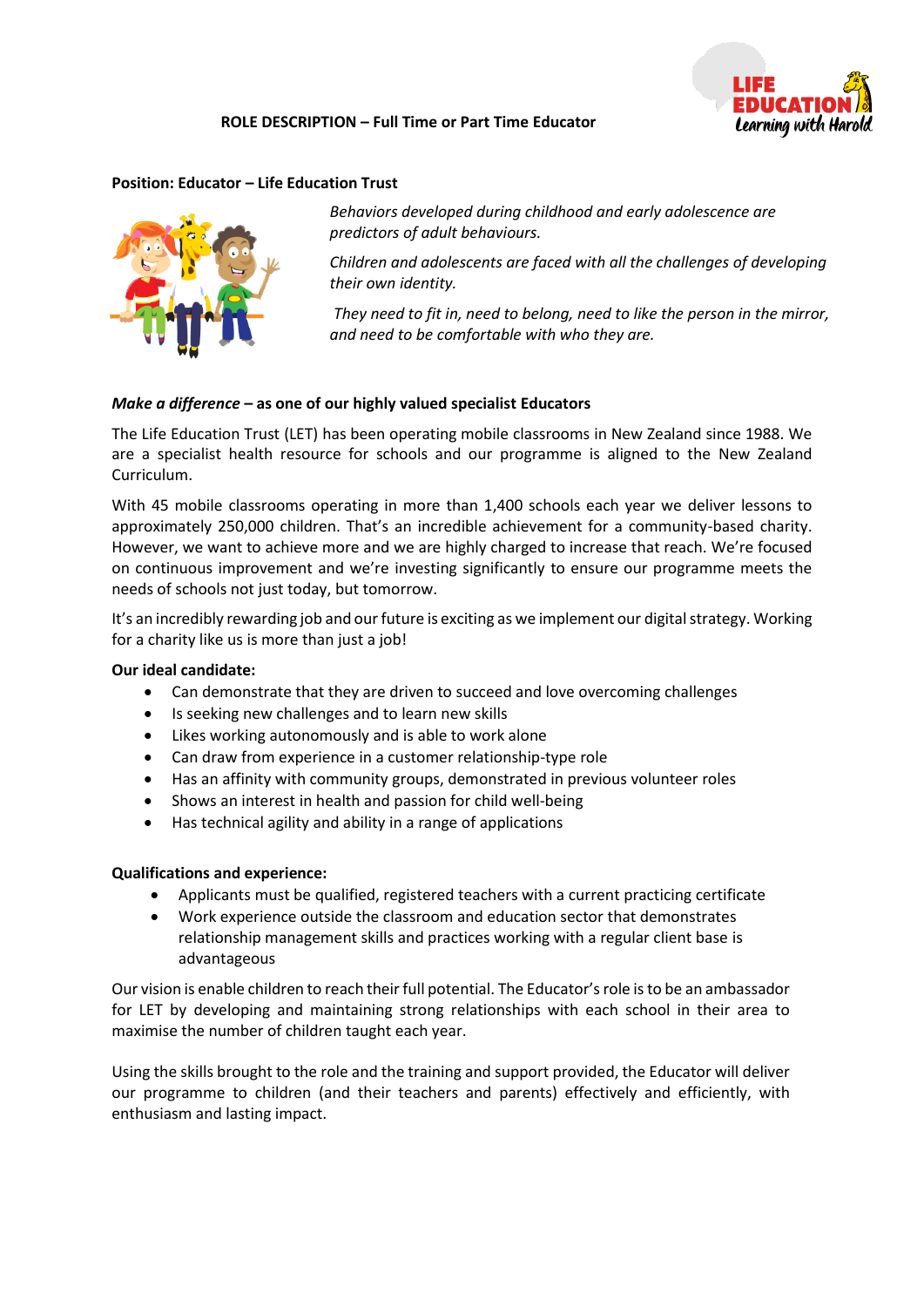## **Key responsibilities of the Educator**



## **1. Communication**

Facilitating communication between the schools and the local LET; advocating for our programme, locally and regionally, to schools, teachers, supporters, pupils and parents; and using effective communication, planning and booking to ensure that LET is held in high regard and there is optimal use of LET assets, as befits charitable best practice.

## *Expected outcomes:*

- A rolling booking calendar and school contact information is in place and is regularly updated to ensure schools needs are met and exceeded.
- Annual contact is made with all schools in the area
- A school communications programme, consistent with LET brand positioning, is in place and ensures all schools in the local area are kept informed of programme changes, recent LET activity and upcoming opportunities.
- Trustees are kept informed in a timely and informative manner by a regular communications update with a 'no surprises' approach to ensure a positive and supportive employment relationship is nurtured.
- Funder and other stakeholder relationships may from time to time require support from the Educator, bringing increased knowledge of the LET programme to these groups

## *2.* **Recruitment and support**

Recruiting schools and supporting them to use Life Education as a cornerstone in their annual plans; from time to time supporting other LETs as requested so they can deliver on this criteria.

#### *Expected outcomes:*

- Our programme is delivered to an annual target number of children and schools, calculated from 195 delivery days and four sessions daily.
- There is positive growth toward converting biennial schools to annual schools and infrequent schools into annual school bookings
- Feedback from schools is measured and shows they perceive our programme as a quality and valued service
- When opportunities arise and teaching days are available, sessions are delivered for other LETs outside the catchment

## *3.* I**nspiration**

Captivating and inspiring children and teachers by delivery of our programme using the Educator's specialist knowledge and skills

## *Expected outcomes:*

- Individual feedback from teachers and Education Support Mentor appraisal is positive
- Students are engaged and able to identify ways in which their learning can be applied to everyday life
- Lessons are co-constructed in a shared planning approach with classroom teachers that caters to student needs
- Lesson content is consistent with LET philosophy and aligned with best practice
- Learning opportunities are provided through a range of effective teaching strategies
- Educators engage in teacher staff meeting sessions as part of scheduled programme delivery; and they provide support as a health specialist in each school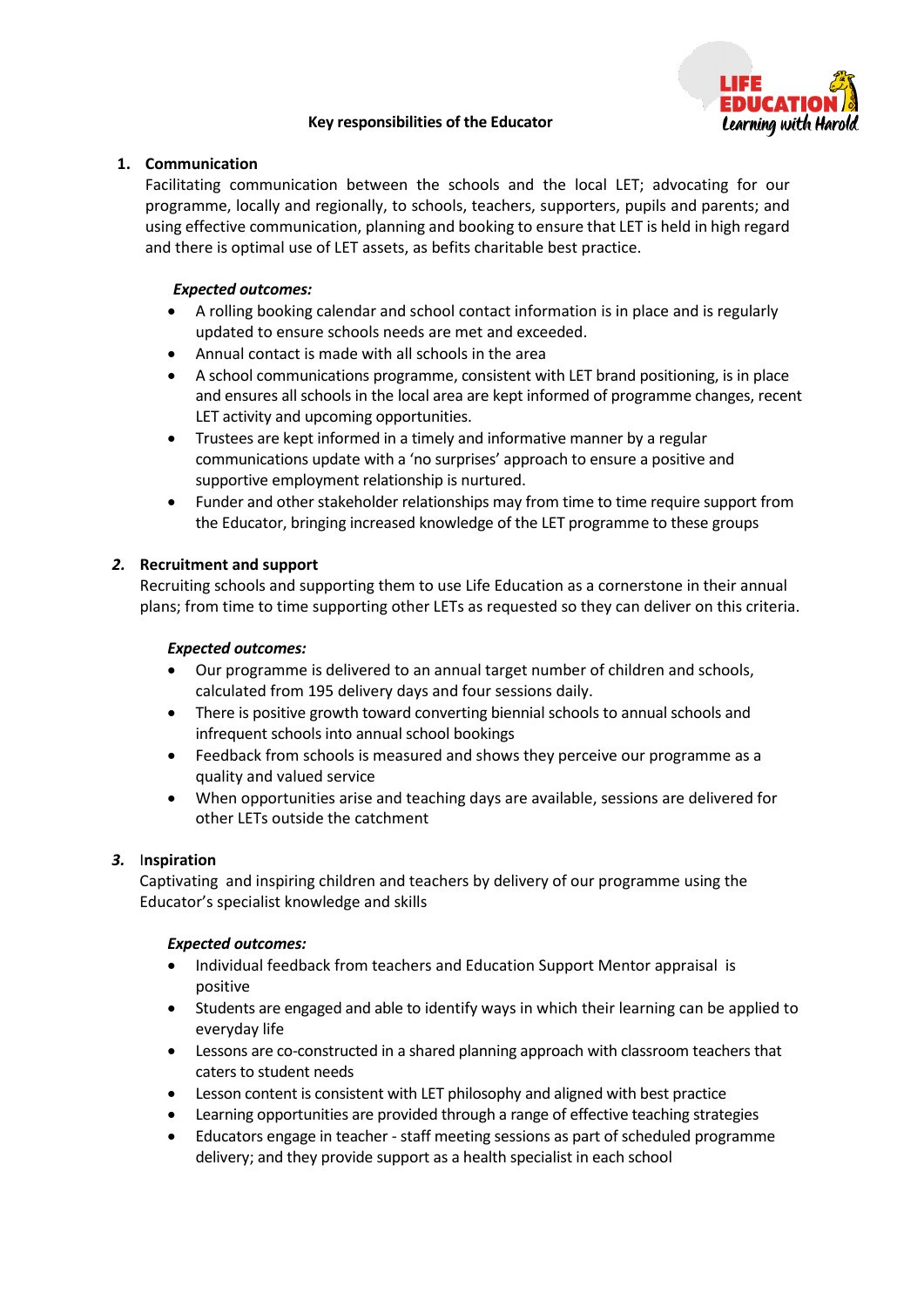

## *4.* **Administrative support**

Undertaking relevant administrative functions to ensure effective timetabling planning, pre-visit preparation, post-visit reporting, feedback and fee invoicing support; ensuring LET classrooms and other assets are well managed and maintained, and that certifications and other compliances are up to date.

## *Expected outcomes:*

- High levels of satisfaction by schools are measured by feedback
- Fee cash flow is achieved by invoicing in a regular manner
- All health and safety requirements, certification and other compliance requirements of classrooms, as well as other equipment and resources, are current and up to date
- Ordering and maintaining effective stock levels of resources is efficient and cost effective
- Classroom transportation is well managed and ensures no down time

## *5.* **Relationship management**

Playing an active role in the Trust to support marketing, stakeholder relations and donor development activities as required, often outside normal working hours; and recognizing the success of the Trust is heavily dependent on these activities being successful.

## *Expected outcomes:*

- All supporters will feel valued and special in their interactions with the Trust
- There is 'active' participation in any LET events or fundraising activities Educators are asked to attend
- From time to time, local opportunities for fundraising exploration are prospected and reported to the Trust Chair or reporting line

# *6.* **Development**

Undertaking professional development; and continuing to enhance professional skills by ongoing development activities including mandatory, planned and self-initiated PD.

## *Expected outcomes:*

- 100% attendance and positive contributions are made to National training initiatives
- Ongoing peer interaction and networking is proactive and reactive
- There is local health provider networking including making proactive stakeholder contacts
- Educators keep abreast of the school curriculum and other influences in their teaching environments